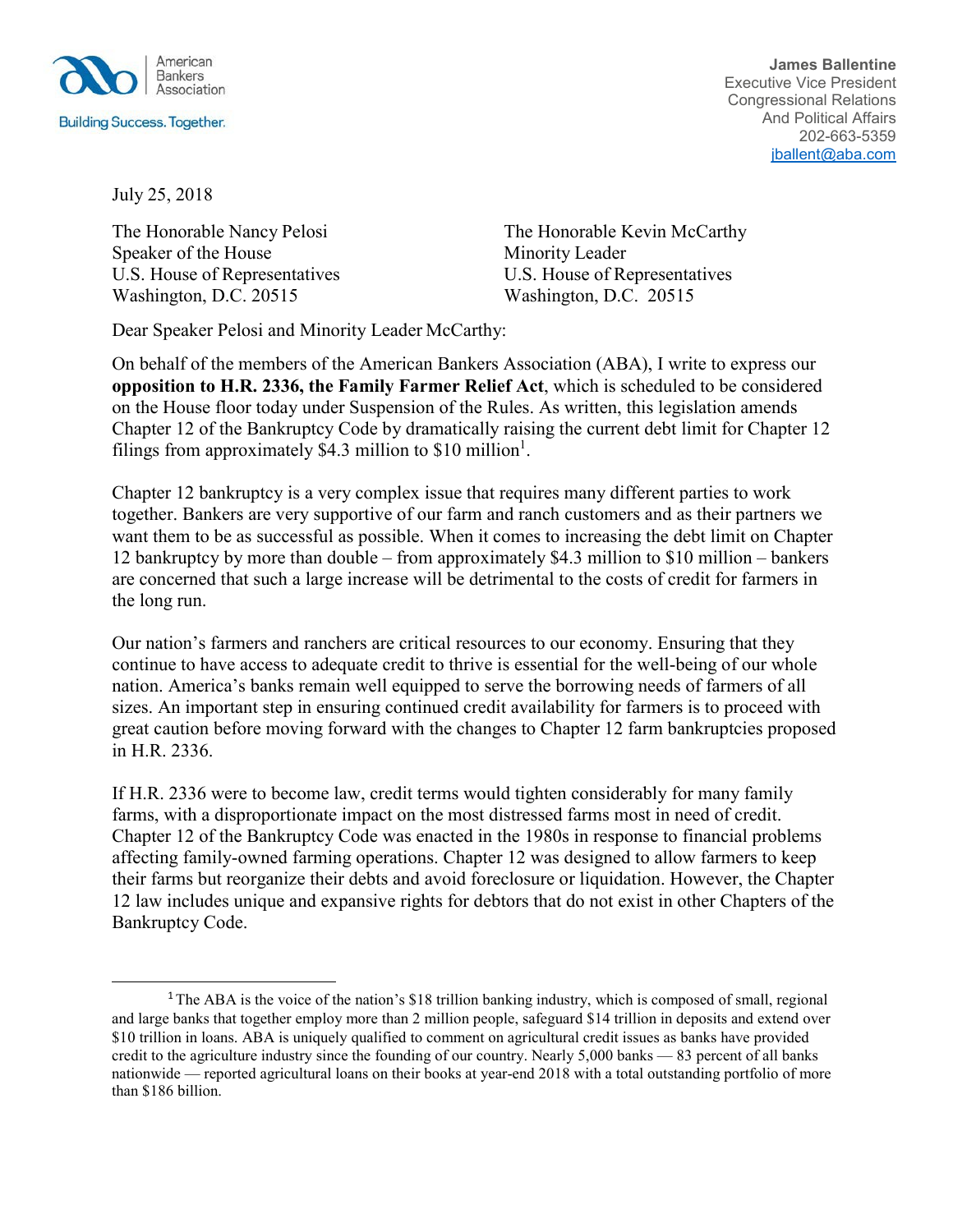For example, unlike Chapter 11, which covers typical business reorganizations, Chapter 12 allows debtors to significantly reduce the amount they owe - a "mortgage cramdown" on a principal residence (often the farm) - resulting in increased losses for secured lenders. It also prevents creditors from voting on a reorganization, which makes them unable to adequately protect their interests, and permits debtors to own the farming business without creditor consent or full payment of debts, which again, severely limits the ability of creditors to protect their interests.

Raising the debt limit on Chapter 12 bankruptcies from \$4.3 to \$10 million in one fell swoop will make the cost of borrowing higher for farmers and reduce the availability of credit. In particular, to offset the additional risk imposed on creditors, interest rates for farm borrowers are likely to rise and much higher costs will be borne by financially weaker farm borrowers, either in the form of increased interest or in their inability to obtain loans at any price.

In the past, this increase in the cost of credit attributable to Chapter 12 has been documented by the U.S. Department of Agriculture (USDA). In particular, in 1997 USDA studied the impact of Chapter 12 on farm lending and found that not only did it result in higher interest rates for farm loans to cover the additional risk, but that it also increased "direct bankruptcy costs by encouraging bankruptcy filings by some farmers who would not otherwise have done so." USDA also noted that "this impact could be mitigated by allowing lenders the option of recapturing write downs in secured debt if asset values recover. Such an option exists under Chapter 11.<sup>[\[1\]](x-msg://6/#_ftn1)</sup>

Importantly, the debt limit to qualify for Chapter 12 is indexed to inflation and since 2005 increases every 3 years. Despite this automatic increase, H.R. 2336 would further increase the limit to \$10 million. Given that the debt limit is already adjusted for inflation, there is little survey or statistical evidence that would justify an arbitrary increase of nearly \$6 million in the current limit.

For instance, there are over two million farms in the United States, according to the U.S. Department of Agriculture, with an average debt of just over \$202,000. However, according to statistics compiled by the United States Courts on bankruptcy filings there were only 498 Chapter 12 bankruptcies in  $2018$  – and this was down from 501 bankruptcies in 2017.<sup>2</sup>

Looking at some individual states, according to a 2017 report from Iowa State University, average total liabilities for large farms in Iowa averaged \$1.6 million.<sup>[3](#page-1-1)</sup> In another example, according to one recent report, in Nebraska, average farm debt is only \$1.3 million[.4](#page-1-2)

<span id="page-1-0"></span><sup>2</sup><https://www.uscourts.gov/statistics-reports/caseload-statistics-data-tables>

<span id="page-1-1"></span><sup>3</sup> <https://www.extension.iastate.edu/agdm/wholefarm/html/c1-10.html>

<span id="page-1-2"></span><sup>4</sup> <https://www.nebraskafarmer.com/management/report-average-farm-debt-rises-over-13-million>